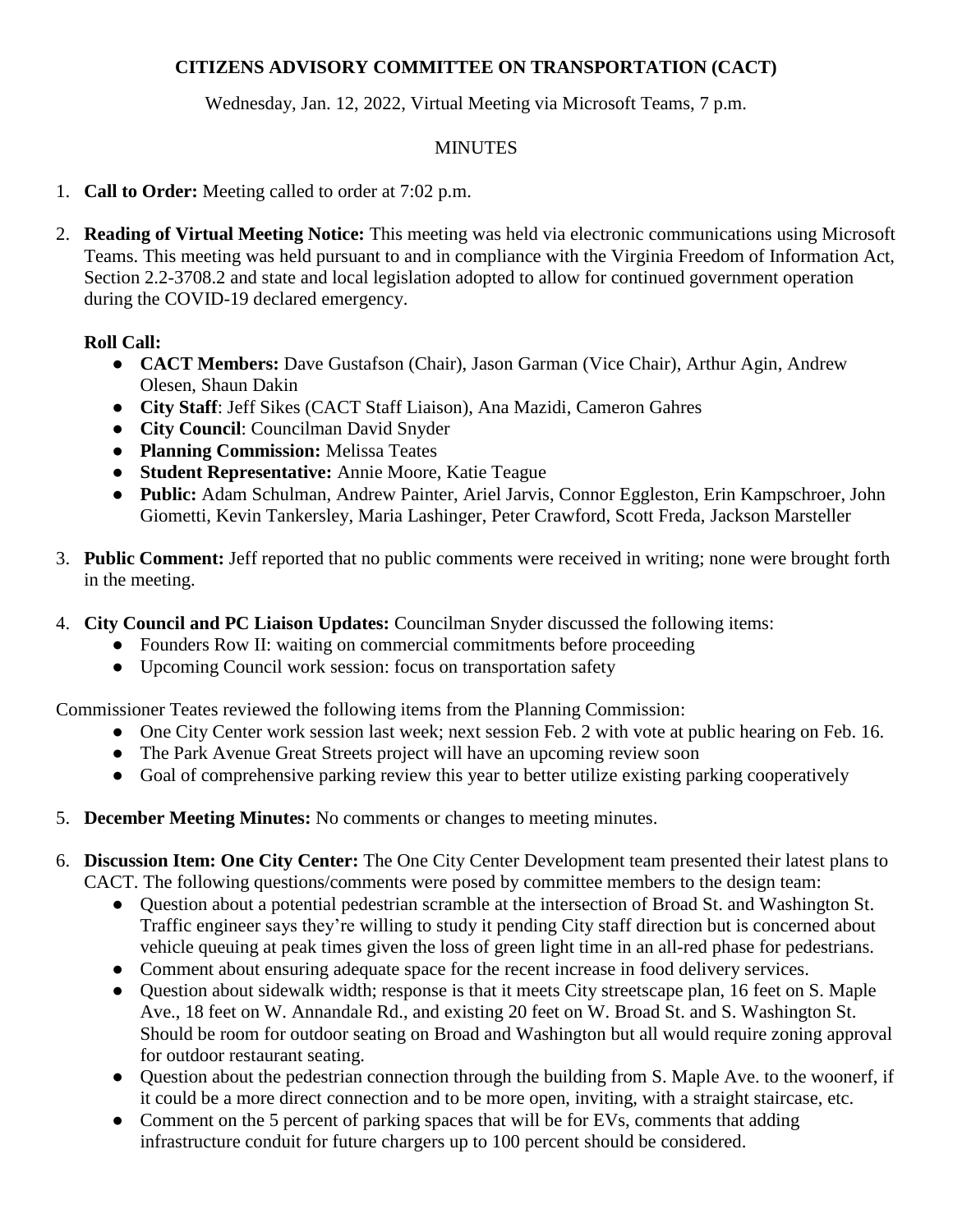- Comment on adding pedestrian LOS to traffic study; traffic engineer comments that it's not a requirement of the City but is done elsewhere. CACT would like to have such a study.
- Comment/request to design City Center Park in such a way that allows for pedestrians and cyclists to cut the corner from S. Maple Ave. to W. Annandale Rd. along the south edge of the park
- Question about the bus shelter on W. Broad St. and whether it meets requirements of the proposed Route 7 BRT; traffic engineer states that the eastbound stop is to the west of the property to enable the bus to have time to get across W. Broad St. to turn left on N. Washington St.
- Question about employee parking and travel demand; traffic engineer responds that numbers would generally be factored in the parking ratios for the specified uses but will be somewhat dependent on what type of tenants actually fill the space.
- Question about considering towing policy that is not predatory and encourages ability to park and walk elsewhere to accomplish multiple errands in one trip; developer will consider.
- Question about parking entries and to consider signage and wayfinding to determine whether to sign certain uses to certain garage entrances and expressed some concern about driver confusion around the entrance adjacent to the loading dock.
- Question about bike locations and long-term secure locations vs. U-racks; response is that there is long-term storage for residents in the garage
- Request for developer to review the issues with the utility locations at Founders Row I and to cluster or underground utilities as much as possible to avoid disrupting clear pedestrian paths on sidewalks.
- Request to consider distinct pavement on woonerf that encourages drivers to slow down.
- Request to consider a scooter staging area of some sort to consolidate and hopefully avoid scooters scattered on the sidewalks.
- Question about smart parking technologies; developer says it's under consideration
- Request to consider attractive protective barriers particularly around outdoor seating areas.
- Question about space for carshare services; developer has not studied that yet.
- Question about a right-turn-on-red review at Broad St. and Washington St. Traffic engineer states in this case that only phasing adjustments were required to mitigate development impacts but that further measures could be considered by the City.
- Request to detail stormwater mitigation and potential use of rain gardens at City Center Park
- 7. **Action Item: Election of Chair and Vice Chair:** Art motions to nominate Dave, Jason seconds, passes 4- 0. Art motions to nominate Jason, Andrew seconds, passes 4-0.
- 8. **Discussion Item: Maple and Annandale Roundabout:** The design team presented the 60% design plans for the proposed roundabout at the intersection of S. Maple Ave. and W. Annandale Rd. The following questions/comments were posed by committee members to the design team and the City:
	- Request for more robust bike infrastructure and adherence to the Bicycle Master Plan and its public input requirements.
	- Question about the raised curb on the SE corner that is not present on the NW corner. The designer responds that it is intended to channelize cyclists into the flow of traffic to avoid uncertainty with drivers about movements through the roundabout. The NW corner was not included due to potential manhole impacts potentially raising manhole elevation will be further investigated.
	- Question about what will go into the inner circle of the roundabout; engineer responds that 60% design does not have that finalized but there are options to consider.
	- Question about truck movements to grocery stores (existing and planned), especially given the truck turn restrictions at the intersection of W. Annandale Rd. and W. Broad St.; engineer responds that some movements were tested but others can be as well to understand what restrictions on certain vehicles (if any) may be needed.